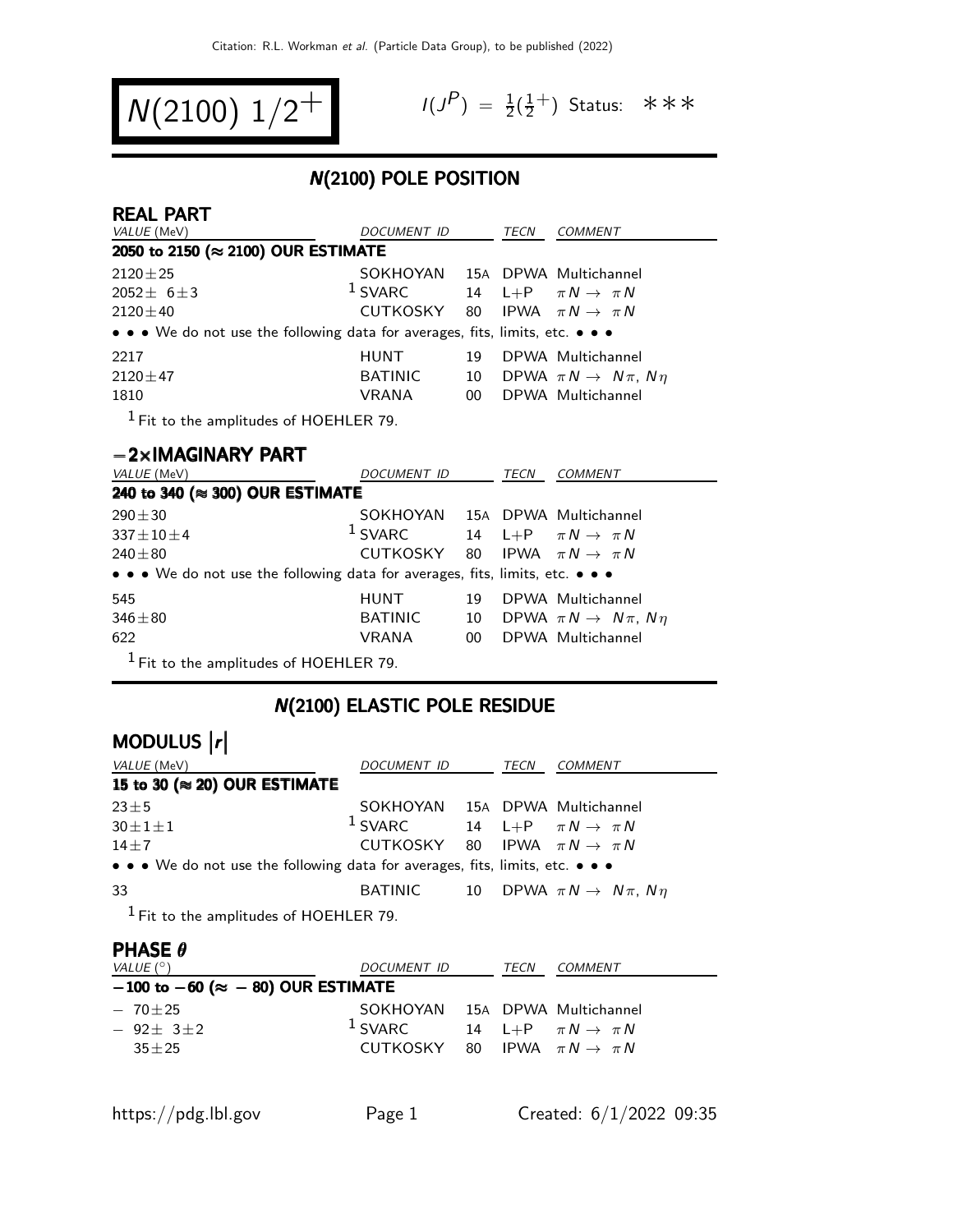- • We do not use the following data for averages, fits, limits, etc. • •
- $-$  59 BATINIC 10 DPWA  $\pi N \rightarrow N \pi$ ,  $N \eta$

1 Fit to the amplitudes of HOEHLER 79.

### N(2100) INELASTIC POLE RESIDUE

| Normalized residue in $N\pi \to N(2100) \to \Delta(1232)\pi$            |                                                                      |                    |  |             |                                |  |  |  |
|-------------------------------------------------------------------------|----------------------------------------------------------------------|--------------------|--|-------------|--------------------------------|--|--|--|
| <b>MODULUS</b>                                                          | PHASE $(^\circ)$                                                     | DOCUMENT ID        |  | TECN        | <b>COMMENT</b>                 |  |  |  |
| $0.11 \pm 0.05$ 20 $\pm$ 60                                             |                                                                      |                    |  |             | SOKHOYAN 15A DPWA Multichannel |  |  |  |
|                                                                         | Normalized residue in $N\pi \rightarrow N(2100) \rightarrow N\sigma$ |                    |  |             |                                |  |  |  |
| <i>MODULUS</i>                                                          | PHASE $(^\circ)$                                                     | <b>DOCUMENT ID</b> |  | <b>TECN</b> | <b>COMMENT</b>                 |  |  |  |
| $0.18 \pm 0.06$ 125 $\pm$ 25                                            |                                                                      |                    |  |             | SOKHOYAN 15A DPWA Multichannel |  |  |  |
| Normalized residue in $N\pi \rightarrow N(2100) \rightarrow N(1535)\pi$ |                                                                      |                    |  |             |                                |  |  |  |
| <b>MODULUS</b>                                                          | PHASE $(^\circ)$                                                     | <b>DOCUMENT ID</b> |  | TECN        | <b>COMMENT</b>                 |  |  |  |
| $0.22 \pm 0.06$                                                         | $-40 \pm 25$                                                         |                    |  |             | SOKHOYAN 15A DPWA Multichannel |  |  |  |

### N(2100) BREIT-WIGNER MASS

| VALUE (MeV)                                                                   | DOCUMENT ID<br>TECN |     |  | COMMENT                                            |  |  |  |
|-------------------------------------------------------------------------------|---------------------|-----|--|----------------------------------------------------|--|--|--|
| 2050 to 2150 (≈ 2100) OUR ESTIMATE                                            |                     |     |  |                                                    |  |  |  |
| $2221 + 92$                                                                   | $1$ HUNT            | 19  |  | DPWA Multichannel                                  |  |  |  |
| $2115 + 20$                                                                   | SOKHOYAN            | 15A |  | DPWA Multichannel                                  |  |  |  |
| $2125 + 75$                                                                   | <b>CUTKOSKY</b>     | 80  |  | IPWA $\pi N \rightarrow \pi N$                     |  |  |  |
| $2050 \pm 20$                                                                 | HOEHLER             |     |  | 79 IPWA $\pi N \rightarrow \pi N$                  |  |  |  |
| • • • We do not use the following data for averages, fits, limits, etc. • • • |                     |     |  |                                                    |  |  |  |
| $2157 \pm 42$                                                                 | <b>BATINIC</b>      | 10  |  | DPWA $\pi N \rightarrow N \pi$ , $N \eta$          |  |  |  |
| 2068 ± $3^{+15}_{-40}$                                                        | <b>ABLIKIM</b>      |     |  | 06K BES2 $J/\psi \rightarrow (p\pi^-)\overline{n}$ |  |  |  |
| $2084 \pm 93$                                                                 | VRANA               | 00. |  | DPWA Multichannel                                  |  |  |  |
| <sup>1</sup> Statistical error only.                                          |                     |     |  |                                                    |  |  |  |

### N(2100) BREIT-WIGNER WIDTH

| VALUE (MeV)                                                                   | <i>DOCUMENT ID</i> |        | <b>TECN</b> | <i>COMMENT</i>                                     |
|-------------------------------------------------------------------------------|--------------------|--------|-------------|----------------------------------------------------|
| 200 to 320 (≈ 260) OUR ESTIMATE                                               |                    |        |             |                                                    |
| $545 + 170$                                                                   | $1$ HUNT           | 19     |             | DPWA Multichannel                                  |
| $290 + 20$                                                                    | SOKHOYAN           |        |             | 15A DPWA Multichannel                              |
| $260 + 100$                                                                   | <b>CUTKOSKY</b>    |        |             | 80 IPWA $\pi N \rightarrow \pi N$                  |
| $200 + 30$                                                                    | HOEHLER            |        |             | 79 IPWA $\pi N \rightarrow \pi N$                  |
| • • • We do not use the following data for averages, fits, limits, etc. • • • |                    |        |             |                                                    |
| $355 + 88$                                                                    | <b>BATINIC</b>     | 10     |             | DPWA $\pi N \rightarrow N \pi$ , $N \eta$          |
| $165 + 14 + 40$                                                               | ABLIKIM            |        |             | 06K BES2 $J/\psi \rightarrow (p\pi^-)\overline{n}$ |
| $1077 + 643$                                                                  | VRANA              | $00\,$ |             | DPWA Multichannel                                  |
| <sup>1</sup> Statistical error only.                                          |                    |        |             |                                                    |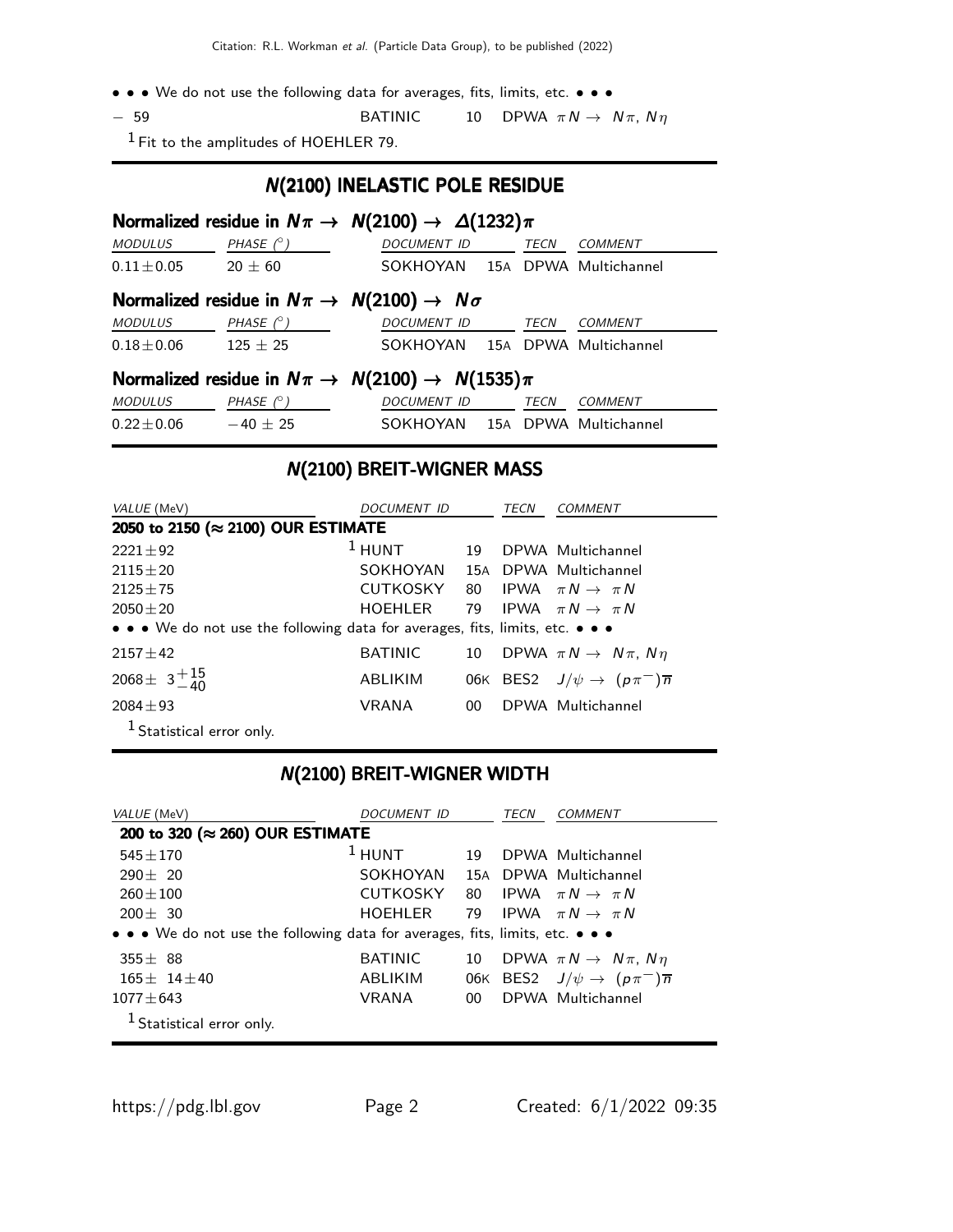|                       | Mode                                   | Fraction $(\Gamma_i/\Gamma)$ |
|-----------------------|----------------------------------------|------------------------------|
| $\Gamma_1$            | $N\pi$                                 | $8 - 32 \%$                  |
| $\Gamma_2$            | $N\eta$                                | $5 - 45 \%$                  |
| $\Gamma_3$            | $N\eta'$                               | $5 - 11 \%$                  |
| $\Gamma_4$            | $N\omega$                              | $10 - 25 \%$                 |
| $\Gamma_5$            | ΛK                                     | ${<}1.0%$                    |
| $\Gamma_6$            | $N\pi\pi$                              | $>55\%$                      |
| $\Gamma_7$            | $\Delta(1232)\pi$ , P-wave             | $6 - 14 \%$                  |
| $\Gamma_8$            | $N \rho$ , S $=$ 1/2, P-wave           | $35 - 70$                    |
| $\Gamma$ <sub>9</sub> | $N\sigma$                              | $14 - 35 \%$                 |
| $\Gamma_{10}$         | $N(1535)\pi$                           | $26 - 34$ %                  |
| $\Gamma_{11}$         | $AK*(892)$                             | $3 - 11 \%$                  |
|                       | $\Gamma_{12}$ $p\gamma$ , helicity=1/2 | $0.001 - 0.13 \%$            |
| $\Gamma_{13}$         | $n\gamma$ , helicity=1/2               | $0.004 - 0.09 \%$            |

### N(2100) DECAY MODES

# N(2100) BRANCHING RATIOS

| $\Gamma(N\pi)/\Gamma_{\rm total}$                                                                                     |                    |        |      |                                           | $\mathsf{L}_1/\mathsf{L}$ |
|-----------------------------------------------------------------------------------------------------------------------|--------------------|--------|------|-------------------------------------------|---------------------------|
| VALUE $(\%)$                                                                                                          | <b>DOCUMENT ID</b> |        | TECN | <b>COMMENT</b>                            |                           |
| 8-32 % OUR ESTIMATE                                                                                                   |                    |        |      |                                           |                           |
| $21 + 11$                                                                                                             | $1$ HUNT           | 19     |      | DPWA Multichannel                         |                           |
| $16 + 5$                                                                                                              | SOKHOYAN           | 15A    |      | DPWA Multichannel                         |                           |
| $12 \pm 3$                                                                                                            | <b>CUTKOSKY</b>    | 80     |      | IPWA $\pi N \rightarrow \pi N$            |                           |
| $10 + 4$                                                                                                              | <b>HOEHLER</b>     | 79     |      | IPWA $\pi N \rightarrow \pi N$            |                           |
| $\bullet \bullet \bullet$ We do not use the following data for averages, fits, limits, etc. $\bullet \bullet \bullet$ |                    |        |      |                                           |                           |
| $16 \pm 5$                                                                                                            | <b>BATINIC</b>     | 10     |      | DPWA $\pi N \rightarrow N \pi$ , $N \eta$ |                           |
| $2+5$                                                                                                                 | VRANA              | $00\,$ |      | DPWA Multichannel                         |                           |
| <sup>1</sup> Statistical error only.                                                                                  |                    |        |      |                                           |                           |
| $\Gamma(N\eta)/\Gamma_{\rm total}$                                                                                    |                    |        |      |                                           | 12/1                      |
| VALUE $(\%)$                                                                                                          | <b>DOCUMENT ID</b> |        | TECN | <b>COMMENT</b>                            |                           |
| 5-45 % OUR ESTIMATE                                                                                                   |                    |        |      |                                           |                           |
| 30 $\pm 15$                                                                                                           | MUELLER            | 20     |      | DPWA Multichannel                         |                           |
| < 4.7                                                                                                                 | $1$ HUNT           | 19     |      | DPWA Multichannel                         |                           |

| . |                                                                                                                       |         |                                              |
|---|-----------------------------------------------------------------------------------------------------------------------|---------|----------------------------------------------|
|   | $\bullet \bullet \bullet$ We do not use the following data for averages, fits, limits, etc. $\bullet \bullet \bullet$ |         |                                              |
|   | $83 + 5$                                                                                                              | BATINIC | 10 DPWA $\pi N \rightarrow N \pi$ , $N \eta$ |
|   | $61 \pm 61$                                                                                                           | VRANA   | 00 DPWA Multichannel                         |
|   | $\sim$ 1.4. $\sim$ $\sim$ $\sim$ $\sim$                                                                               |         |                                              |

| $1$ Statistical error only. |  |  |
|-----------------------------|--|--|
|-----------------------------|--|--|

| $\Gamma(N\eta')/\Gamma_{\rm total}$ |                                 |      |         | $\Gamma_3/\Gamma$ |
|-------------------------------------|---------------------------------|------|---------|-------------------|
| VALUE (%)                           | DOCUMENT ID                     | TECN | COMMENT |                   |
| 5-11 % OUR ESTIMATE                 |                                 |      |         |                   |
| $8 + 3$                             | ANISOVICH 17C DPWA Multichannel |      |         |                   |

 $\blacksquare$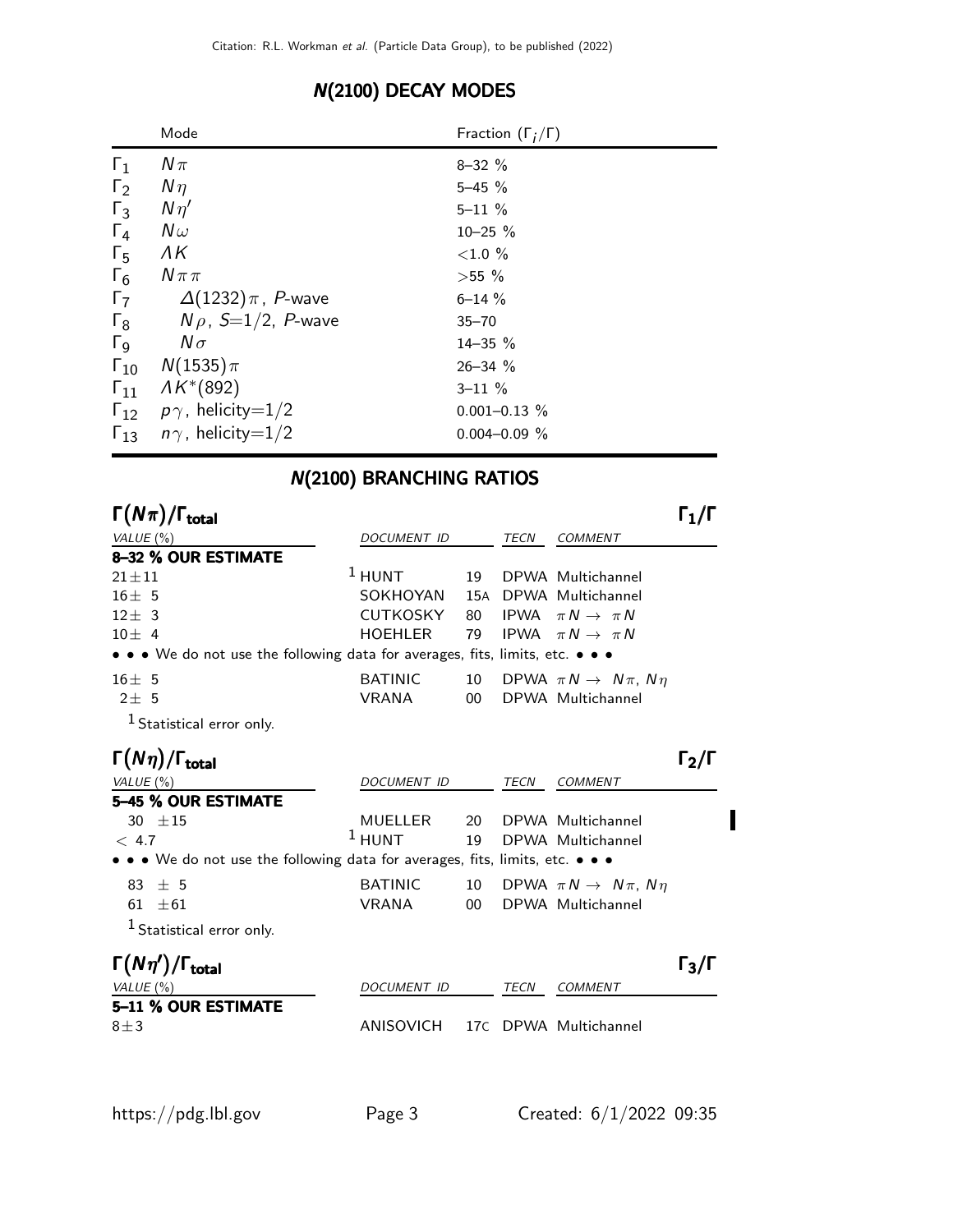| $\Gamma(N\omega)/\Gamma_{\rm total}$<br>VALUE (%)                                      | <i>DOCUMENT ID</i> |                 | TECN | <b>COMMENT</b>                             | $\Gamma_4/\Gamma$    |
|----------------------------------------------------------------------------------------|--------------------|-----------------|------|--------------------------------------------|----------------------|
| 10-25 % OUR ESTIMATE                                                                   |                    |                 |      |                                            |                      |
| $15 + 10$                                                                              | <b>DENISENKO</b>   | 16              |      | DPWA Multichannel                          |                      |
| $\Gamma(\Lambda K)/\Gamma_{\rm total}$                                                 |                    |                 |      |                                            | $\Gamma_5/\Gamma$    |
| VALUE (%)                                                                              | DOCUMENT ID        |                 | TECN | <b>COMMENT</b>                             |                      |
| <1.0 % OUR ESTIMATE                                                                    | $1$ HUNT           | 19              |      | DPWA Multichannel                          |                      |
| < 1.0<br>• • • We do not use the following data for averages, fits, limits, etc. • • • |                    |                 |      |                                            |                      |
| 21 $\pm 20$                                                                            | <b>VRANA</b>       | 00              |      | DPWA Multichannel                          |                      |
| <sup>1</sup> Statistical error only.                                                   |                    |                 |      |                                            |                      |
| $\Gamma(\Delta(1232)\pi$ , P-wave)/ $\Gamma_{\text{total}}$                            |                    |                 |      |                                            | $\Gamma_7/\Gamma$    |
| VALUE (%)                                                                              | <i>DOCUMENT ID</i> |                 | TECN | <i>COMMENT</i>                             |                      |
| 6-14 % OUR ESTIMATE                                                                    | $1$ HUNT           |                 |      |                                            |                      |
| < 7.5<br>$10 \pm 4$                                                                    | SOKHOYAN           | 19              |      | DPWA Multichannel<br>15A DPWA Multichannel |                      |
| • • We do not use the following data for averages, fits, limits, etc. • • •            |                    |                 |      |                                            |                      |
| 2 $\pm 1$                                                                              | <b>VRANA</b>       | 00              |      | DPWA Multichannel                          |                      |
| <sup>1</sup> Statistical error only.                                                   |                    |                 |      |                                            |                      |
|                                                                                        |                    |                 |      |                                            |                      |
| $\Gamma(N\rho, S=1/2, P$ -wave)/ $\Gamma_{\rm total}$                                  |                    |                 |      |                                            | $\Gamma_8/\Gamma$    |
| VALUE (%)<br>35-70 OUR ESTIMATE                                                        | DOCUMENT ID        |                 | TECN | <i>COMMENT</i>                             |                      |
| $52\pm19$                                                                              | $1$ HUNT           | 19              |      | DPWA Multichannel                          |                      |
| • • We do not use the following data for averages, fits, limits, etc. • • •            |                    |                 |      |                                            |                      |
| $4\pm 1$                                                                               | <b>VRANA</b>       | 00              |      | DPWA Multichannel                          |                      |
| <sup>1</sup> Statistical error only.                                                   |                    |                 |      |                                            |                      |
| $\Gamma(\Lambda K^*(892))/\Gamma_{\text{total}}$                                       |                    |                 |      |                                            | $\Gamma_{11}/\Gamma$ |
| <i>VALUE</i> (%)                                                                       | <i>DOCUMENT ID</i> |                 | TECN | <b>COMMENT</b>                             |                      |
| 3-11 % OUR ESTIMATE                                                                    |                    |                 |      |                                            |                      |
| $7 \pm 4$                                                                              | ANISOVICH          | 17 <sub>B</sub> |      | DPWA Multichannel                          |                      |
| $\Gamma(N\sigma)/\Gamma_{\rm total}$                                                   |                    |                 |      |                                            | $\Gamma$ 9/Г         |
| VALUE (%)                                                                              | DOCUMENT ID        |                 | TECN | COMMENT                                    |                      |
| 14-35 % OUR ESTIMATE                                                                   |                    |                 |      |                                            |                      |
|                                                                                        |                    | 19              |      | DPWA Multichannel                          |                      |
| $<$ 35                                                                                 | $1$ HUNT           |                 |      |                                            |                      |
| $20 \pm 6$                                                                             | SOKHOYAN           | 15A             |      | DPWA Multichannel                          |                      |
| • • • We do not use the following data for averages, fits, limits, etc. • • •          |                    |                 |      |                                            |                      |
| $10 \pm 1$                                                                             | <b>VRANA</b>       | 00              |      | DPWA Multichannel                          |                      |
| $1$ Statistical error only.                                                            |                    |                 |      |                                            |                      |
| $\Gamma(N(1535)\pi)/\Gamma_{\rm total}$                                                |                    |                 |      |                                            | $\Gamma_{10}/\Gamma$ |
| VALUE $(\%)$<br>26-34 % OUR ESTIMATE                                                   | DOCUMENT ID        |                 | TECN | COMMENT                                    |                      |

https://pdg.lbl.gov Page 4 Created: 6/1/2022 09:35